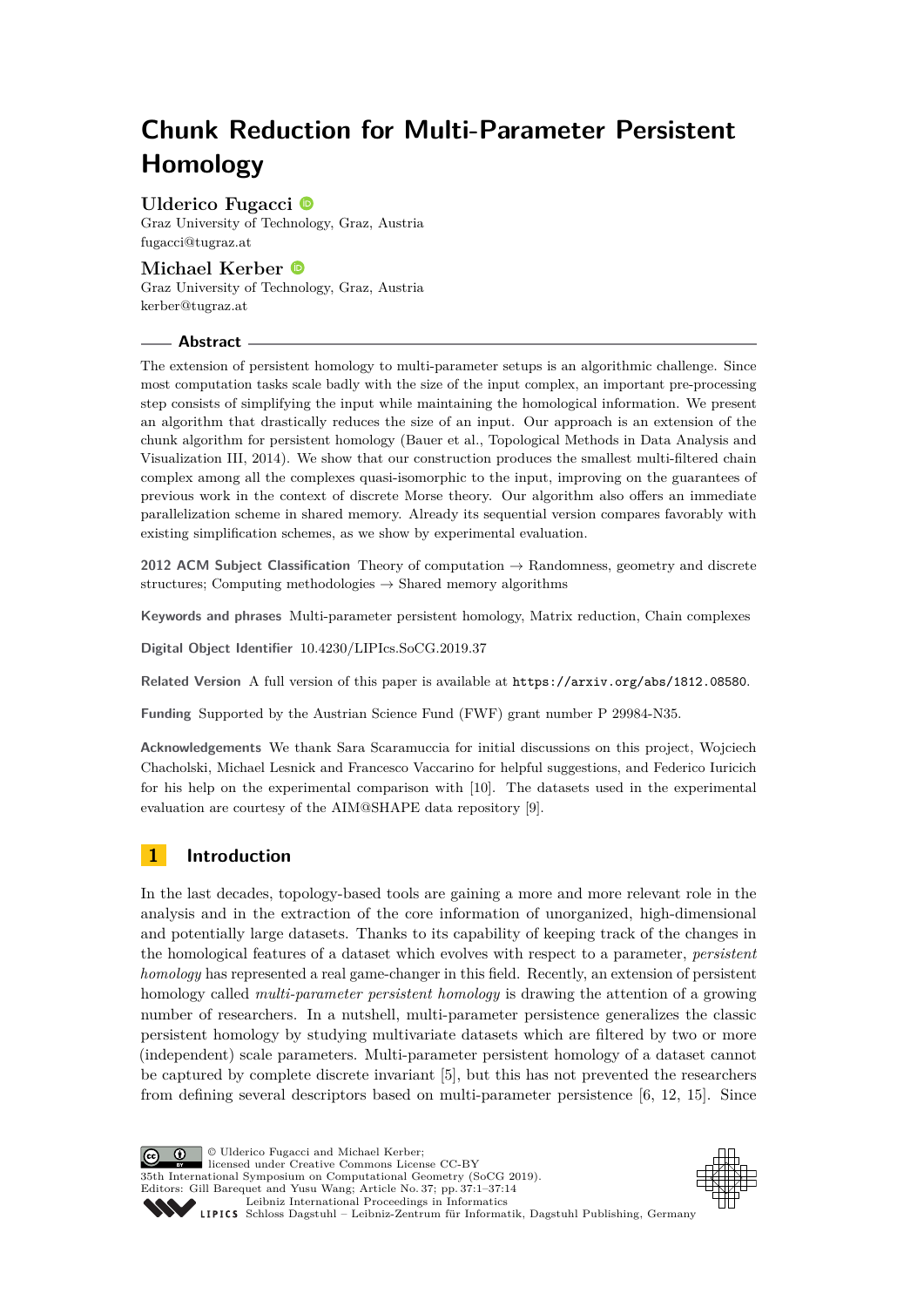## **37:2 Chunk Reduction for Multi-Parameter Persistent Homology**

these descriptors tend to have high algorithmic complexity, it is a natural pre-processing step to pass to a smaller but equivalent representation of the input complex and to invoke any demanding computation on this smaller representation.

**Contribution.** Inspired by the chunk algorithm [\[3\]](#page-13-7) for persistent homology, we present a reduction algorithm which for a filtered dataset returns a filtered chain complex having the same multi-parameter persistence but a drastically smaller size. Our approach is based on the observation that even in the absence of a global persistence diagram, local matrix reductions yield pairs of simplices which can be eliminated from the boundary matrix without affecting the homological information. Our approach proceeds in two steps, first identifying such local pairs of simplices, and in a second step manipulating the non-local columns of the boundary matrix such that all indices of locally paired simplices disappear. Both steps permit a parallel implementation with shared memory. We prove that our simplification scheme is optimal in the sense that any chain complex quasi-isomorphic to the input complex must contain at least as many generators as our output complex. Our algorithm yields similar time and space complexity bounds as its one-parameter counterpart. We implemented our algorithm, making use of various techniques that have proven effective for persistence computation, such as the twist reduction [\[8\]](#page-13-8) and efficient data structure for the columns of a boundary matrix [\[4\]](#page-13-9). We experimentally show that our implementation is effective (see next paragraph). For the sake of clarity, our approach is described for the two-parameter case. No constraint prevents the generalization of the proposed method to an arbitrary number of parameters.

**Comparison with related work.** Our work is motivated by a line of research on complex simplification using discrete Morse theory (DMT) [\[11,](#page-13-10) [1,](#page-12-0) [2,](#page-12-1) [17\]](#page-13-11). In these works, the idea is to build a discrete gradient locally and to return the resulting Morse complex on critical simplices as a simplification. In analogy to the one-parameter case, our chunk algorithm is an attempt to realize this simplification scheme using persistent homology instead of DMT. This gives more flexibility, as in DMT, the paired cells are constrained to be incident, while this restriction is not present for persistence pairs. Consequently, we are able to prove optimality of our output size in general, while DMT-based approaches only succeeded to give guarantees for special cases such as multi-filtrations of 3D regular grids and of abstract simplicial 2-complexes [\[16\]](#page-13-12). In practice, the theoretical benefit in terms of output size is rather marginal, as our experiments show; however, the timings show that our improved theoretical guarantee comes without performance penalty; on the contrary, our algorithm is always faster than the DMT-based approach presented in [\[17\]](#page-13-11) on all tested examples. We remark, however, that the DMT-based algorithm returns a complex endowed with a Forman gradient as well as the corresponding discrete Morse complex, which can be of potential use for other application domains than computing persistent homology.

A related question is the computation of a *minimal presentation* of a persistence module induced by a simplicial or general chain complex. Roughly speaking, a presentation consists of a finite set of (graded) generators and relations, and the minimal presentation is one with the minimal possible number of generators and relations. Our algorithm does not yield a minimal presentation, however, since more computations are needed to identify generators of the chain complex as generators or as relations. An algorithm by Lesnick and Wright<sup>[1](#page-1-0)</sup> [\[13\]](#page-13-13) computes such a minimal presentation through matrix reduction in cubic time, carefully choosing a column order to reduce the number of reduction instances. Their algorithm is used

<span id="page-1-0"></span> $^{\rm 1}$  <https://www.ima.umn.edu/2017-2018/SW8.13-15.18/27428>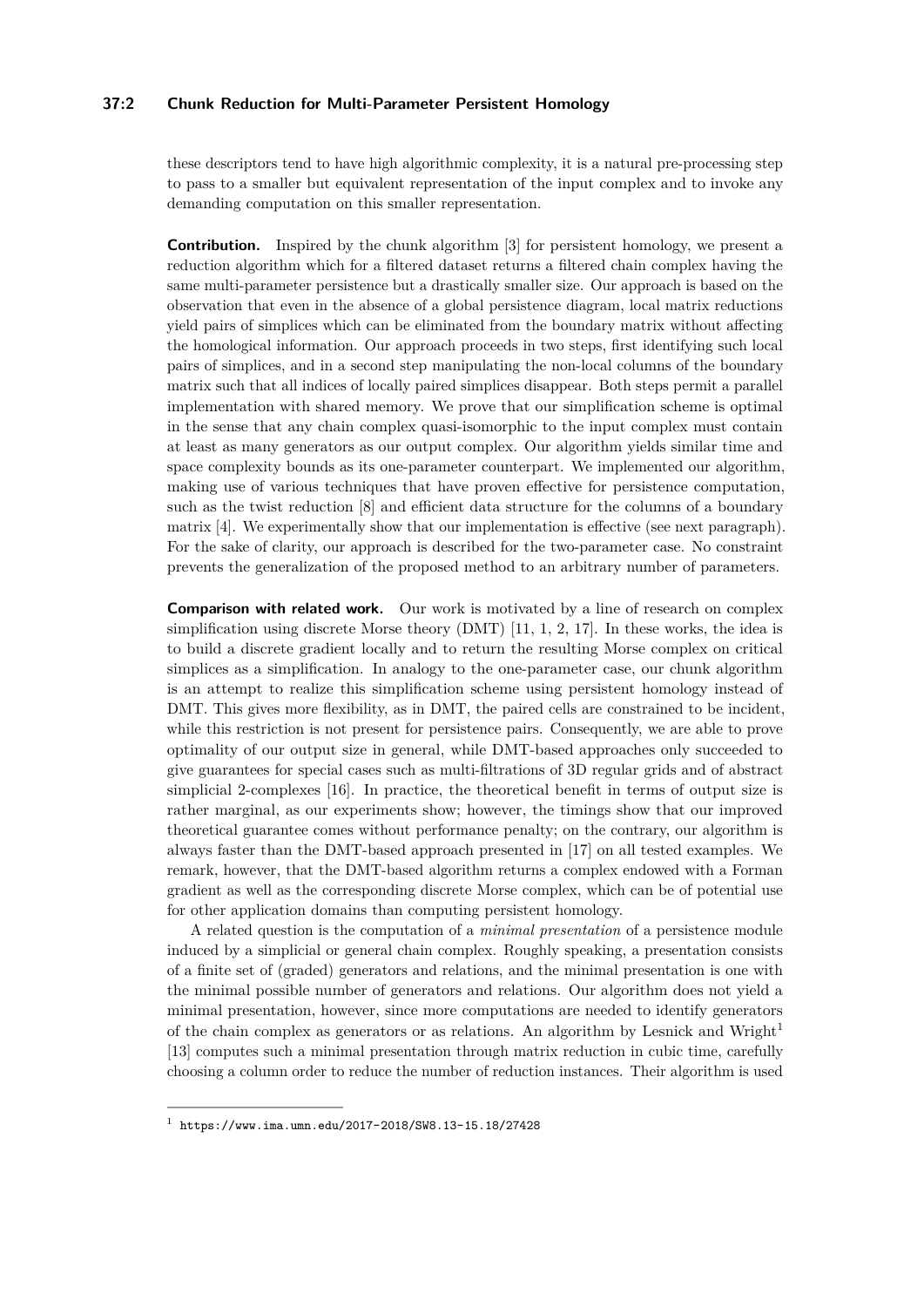in their software package RIVET [\[14\]](#page-13-14). Our contribution can serve as a pre-processing step for their algorithm, reducing the size of the matrix through efficient and possibly parallelized computation and invoking their global reduction step on a much smaller chain complex.

# <span id="page-2-0"></span>**2 Background**

**Homology.** Fixed a base field  $\mathbb{F}$  and a positive integer *d*, let us consider, for each  $0 \leq k \leq d$ , a finite collection of elements denoted as *k-generators* (or, equivalently, generators of dimension *k*). A finitely generated chain complex  $C_* = (C_k, \partial_k)$  over F is a collection of pairs  $(C_k, \partial_k)$ where:

 $C_k$  is the F-vector space spanned by the generators of dimension  $k$ ,

 $\phi_k$  :  $C_k \to C_{k-1}$  is called *boundary* map and it satisfies the property that  $\partial_{k-1}\partial_k = 0$ . The elements of  $C_k$  are called *k*-chains and, by definition, are F-linear combinations of the generators of dimension *k*. The *support* of a *k*-chain is the set of *k*-generators whose coefficient in the chain is not zero. In the following, we will simply use the term chain complex in place of finitely generated chain complex. Moreover, we will assume that, given a chain complex, an explicit set of generators is provided.

Given a chain complex  $C_*$ , we denote as  $Z_k := \ker \partial_k$  the space of the *k*-cycles of  $C_*$ , and as  $B_k := \text{Im } \partial_{k+1}$  the space of the *k*-boundaries of  $C_*$ . The *k*<sup>th</sup> *homology space* of  $C_*$  is defined as the vector space  $H_k(C_*) := Z_k/B_k$ . The rank  $\beta_k$  of the  $k^{th}$  homology space of a chain complex  $C_*$  is called the  $k^{th}$  *Betti number* of  $C_*$ .

A *chain map*  $f_* : C_* \to D_*$  is a collection of linear maps  $f_k : C_k \to D_k$  which commutes with the boundary operators of  $C_*$  and of  $D_*$ . A simple example of a chain map is the inclusion map, if  $C_*$  is a subcomplex of  $D_*$ . In general, a chain map  $f_*$  induces linear maps  $H_k(C_*) \to H_k(D_*)$  for every *k*.

Chain complexes allow for capturing the combinatorial and the topological structure of a discretized topological space. Given a finite simplicial complex *K*, the chain complex *C*<sup>∗</sup> associated to *K* is defined by setting  $C_k$  as the F-vector space generated by the *k*-simplices of *K* and the boundary  $\partial_k(c)$  of a *k*-chain *c* corresponding to a *k*-simplex  $\sigma$  as the collection of the  $(k-1)$ -simplices lying on the geometrical boundary of  $\sigma$ . Consequently, homology of a finite simplicial complex *K* is defined as the homology of the chain complex *C*<sup>∗</sup> associated to *K*. Intuitively, homology spaces of *K* reveal the presence of "holes" in the simplicial complex. The non-null elements of each homology space are cycles, which do not represent the boundary of any collection of simplices of *K*. Specifically,  $\beta_0$  counts the number of connected components of  $K$ ,  $\beta_1$  its tunnels and holes, and  $\beta_2$  the shells surrounding voids or cavities.

**Multi-parameter persistent homology.** In the following, we will focus for simplicity on datasets filtered by two independent scale parameters. All definitions and results in this paper can be generalized to more parameters without problems. Let  $p = (p_x, p_y), q = (q_x, q_y) \in \mathbb{R}^2$ , we will write throughout  $p \le q$  if  $p_x \le q_x$  and  $p_y \le q_y$ . Given a chain complex  $C_* = (C_k, \partial_k)$ , let us assume to have an assignment which, for each generator  $g \in C_k$ , returns a value *v*(*g*) ∈  $\mathbb{R}^2$  such that, for any generator  $g' \in C_{k-1}$ , if  $\langle \partial_k g, g' \rangle \neq 0$ , then *v*(*g*') ≤ *v*(*g*). The assignment *v* can be extended to a function  $v: C_* \to \mathbb{R}^2$  assigning to each chain *c* the least common upper bound  $v(c)$  of the values  $v(g)$  of the generators in the support of *c*. In the following,  $v(c)$  will be called the *value* of *c*.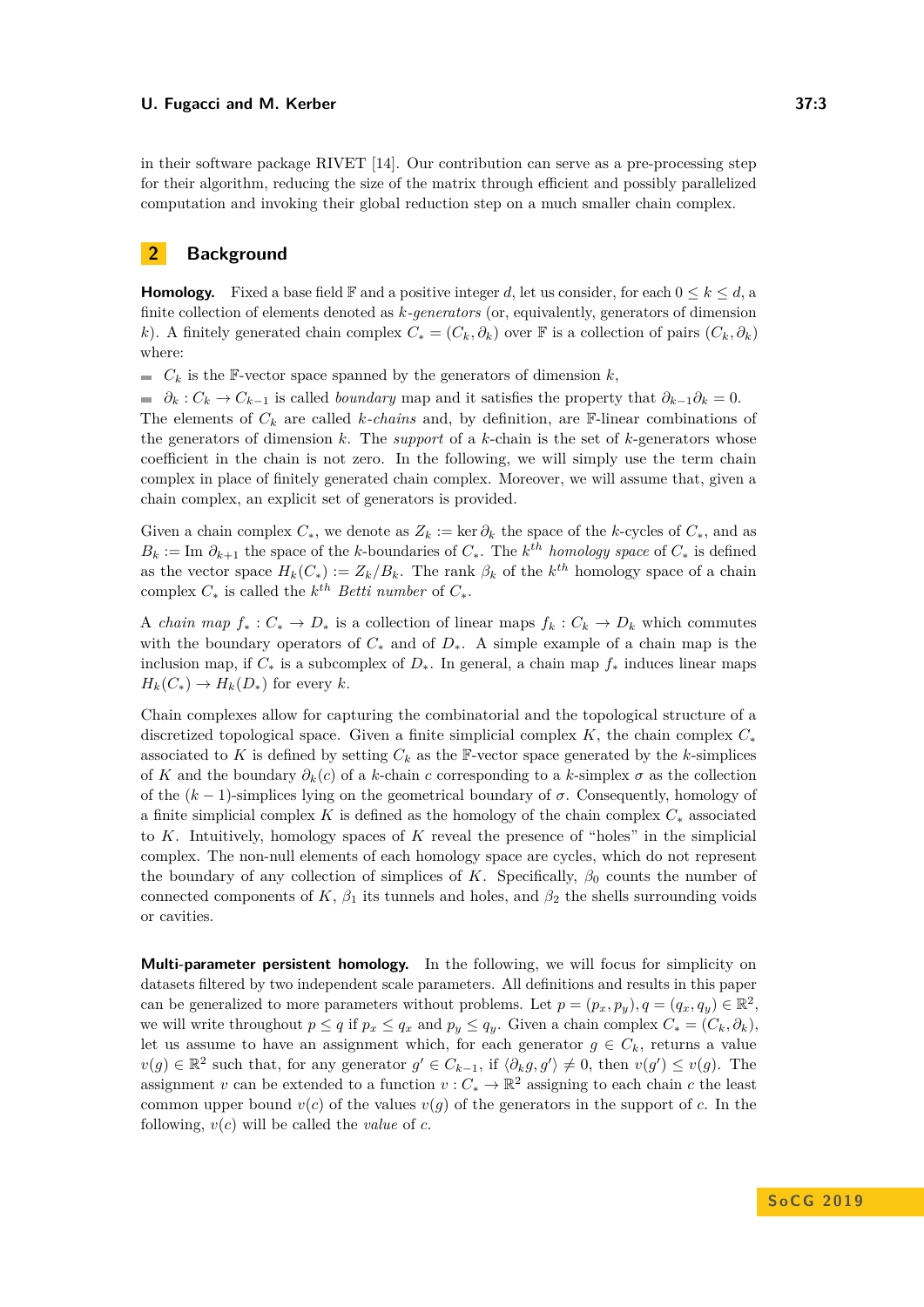## **37:4 Chunk Reduction for Multi-Parameter Persistent Homology**

Given a chain complex  $C_* = (C_k, \partial_k)$  endowed with a value function  $v: C_* \to \mathbb{R}^2$  and fixed a value  $p \in \mathbb{R}^2$  we define  $C^p_*(C^p_k, \partial_k^p)$  as the chain complex for which:

 $C_k^p$  is the space of the *k*-chains of  $C_k$  having value lower than or equal to *p*,

 $∂$ <sup>*k*</sup></sup> is the restriction of  $∂$ <sup>*k*</sup> to  $C$ <sup>*p*</sup><sup>*k*</sup>.

By the definition of *v*, for any chain *c* of dimension *k*, we have that  $v(\partial_k(c)) \leq v(c)$ . So,  $C_*^p$  is well-defined. For  $p, q \in \mathbb{R}^2$  with  $p \leq q, C^p_*$  is a chain subcomplex of  $C^q_*$ . For this reason, we denote the collection *C* of the chain complexes  $C_*^p$  with  $p \in \mathbb{R}^2$  as *bifiltered chain complex*.

Given  $p, q \in \mathbb{R}^2$  with  $p \leq q$ , the inclusion map from  $C^p_*$  to  $C^q_*$  induces a linear map between the corresponding homology spaces  $H_k(C^p_*)$  and  $H_k(C^p_*)$ . The *multi-parameter persistence*  $k^{th}$  *module*  $H_k(C)$  of a bifiltered chain complex *C* is the collection of the homology spaces  $H_k(C_*^p)$  with *p* varying in  $\mathbb{R}^2$  along with all the linear maps induced by the inclusion maps.

Let *C, D* be two bifiltered chain complexes. We call *C* and *D homology-equivalent* if, for any fixed  $k \in \mathbb{N}$ ,  $H_k(C_*^p)$  and  $H_k(D_*^p)$  are isomorphic via a map  $\psi_k^p$  and, for any  $p, q \in \mathbb{R}^2$  with  $p \leq q$ , the diagram

$$
H_k(C_*^p) \longrightarrow H_k(C_*^q)
$$
  

$$
\downarrow \psi_k^p \qquad \qquad \downarrow \psi_k^q
$$
  

$$
H_k(D_*^p) \longrightarrow H_k(D_*^q)
$$

commutes where horizontal maps are induced by inclusion maps. Moreover, we call *C* and *D quasi-isomorphic* if the isomorphisms of the above diagram are induced by a collection of chain maps  $f^p_* : C^p_* \to D^p_*$  satisfying, for any  $p \leq q$  and any k, the commutative diagram



in which horizontal maps are the inclusion maps. By definition, quasi-isomorphic bifiltered chain complexes are homology-equivalent. The converse, as depicted in Figure [1,](#page-3-0) does not hold in general. Two chain maps  $\alpha_*, \beta_* : C_* \to D_*$  are called *chain-homotopic* if there exists

<span id="page-3-0"></span>

**Figure 1** The two depicted bifiltered chain complexes are homology-equivalent but not quasiisomorphic.

a collection of maps  $\phi_k : C_k \to D_{k+1}$  such that, for any  $k, \partial_{k+1}^D \phi_k + \phi_{k-1} \partial_k^C = \alpha_k - \beta_k$ . Two bifiltered chain complexes *C* and *D* are called *homotopy-equivalent* if, there exist two collections of chain maps  $f^p_* : C^p_* \to D^p_*$  and  $g^p_* : D^p_* \to C^p_*$  such that, for any  $p \in \mathbb{R}^2$ ,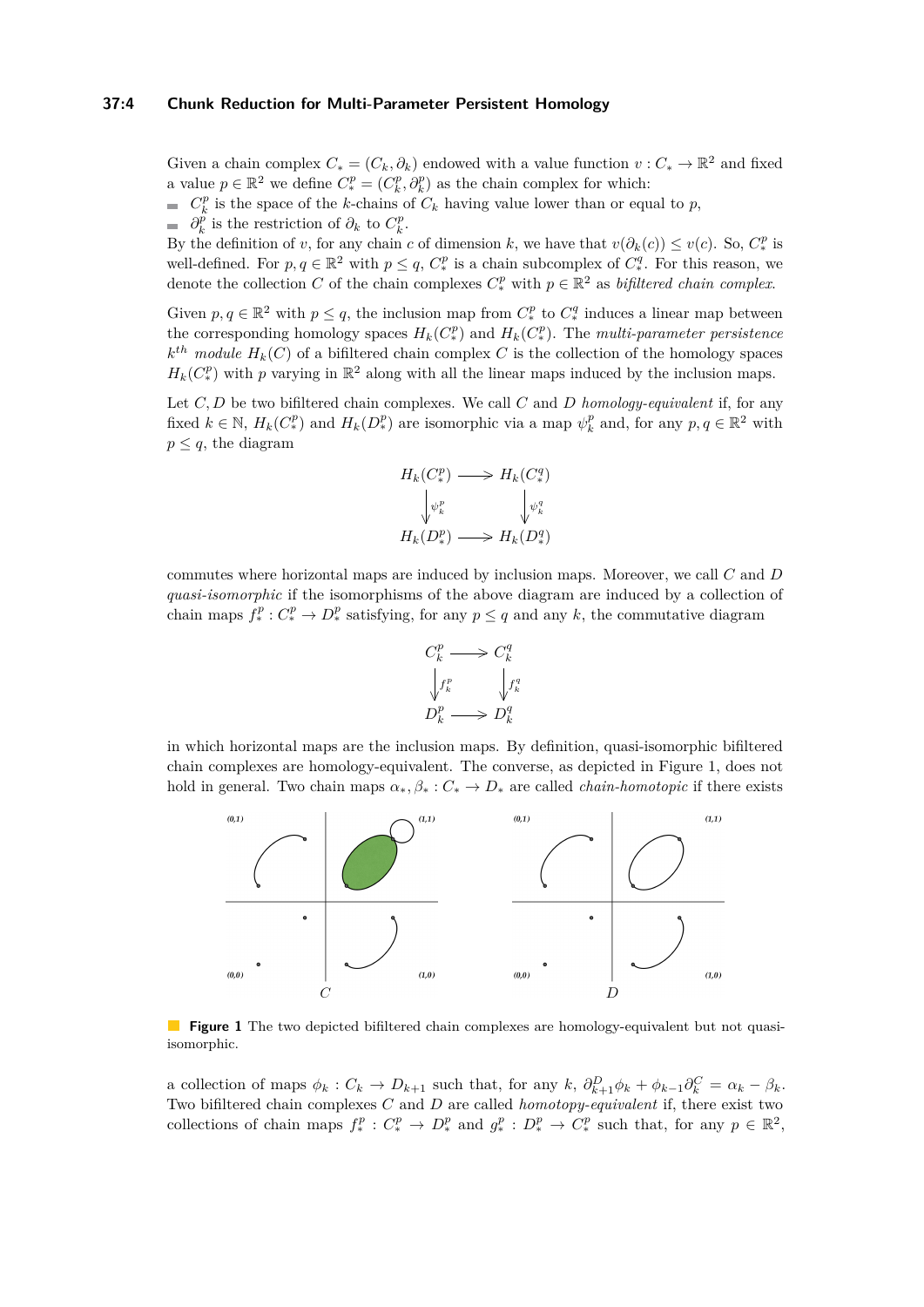$f^p_*$  and  $g^p_*$  are homotopy-inverse one with respect to the other (i.e.,  $g^p_* f^p_*$  and  $f^p_* g^p_*$  are chain-homotopic to  $\mathrm{id}_{C_*^p}$  and  $\mathrm{id}_{D_*^p}$ , respectively) and they satisfy, for any  $p \leq q$ , the following commutative diagram

$$
C_k^p \xrightarrow{\qquad \qquad } C_k^q
$$
  

$$
f_k^p \downarrow \uparrow g_k^p \qquad f_k^q \downarrow \uparrow g_k^q
$$
  

$$
D_k^p \xrightarrow{\qquad \qquad } D_k^q
$$

in which horizontal maps are the inclusion maps. Homotopy-equivalent bifiltered chain complexes are necessarily quasi-isomorphic.

**Representation of bifiltered chain complexes.** We assume that the bifiltered chain complex in input is provided as a finite sequence of triples of the form

 $(p, k, \Delta)$ 

where  $p \in \mathbb{R}^2$ , *k* is a positive integer, and  $\Delta$  is a finite list of pairs  $(l, \lambda)$  with  $\lambda \in \mathbb{F}$  and  $l \in \mathbb{N}$ . In order to retrieve the bifiltered chain complex *C* represented by this list, each triple  $(p, k, \Delta)$  has to be interpreted as a *k*-generator *c* with value  $v(c) = p$  and whose boundary is encoded through ∆. Specifically, by defining as *c<sup>l</sup>* the generator stored in position *l* of the sequence of triples, the pair  $(l, \lambda)$  in  $\Delta$  represents that  $c_l$  appears in the boundary of *c* with coefficient  $\lambda$ . In order to ensure that the above-described interpretation of the input sequence actually returns a valid bifiltered chain complex, we require that, if  $c'$  is a generator appearing in the boundary of  $c$ , then the value  $v$  associated to  $c'$  is lower than or equal to the one taken by *c*.

Given a chain complex *C*<sup>∗</sup> endowed with a value function *v*, let us consider an injective function *i* providing the set of generators of *C*<sup>∗</sup> with a total order which is consistent with the partial order induced by the value funtion *v*. More precisely, given two generators  $c_1, c_2$ of  $C_*$ , the *index* function *i* has to satisfy that  $v(c_1) \le v(c_2)$  implies  $i(c_1) \le i(c_2)$ .

We uniquely represent the bifiltered chain complex *C* as follows. Each generator *c* of *C*<sup>∗</sup> is stored in a data structure that we call the *column* of the generator. A column stores:

 $\rightarrow$ the index  $i(c)$ ,

- the value  $v(c)$ ,  $\blacksquare$
- the dimension *k* of *g*,  $\equiv$
- $\blacksquare$  the boundary of *c*.

The boundary is stored as a (possibly empty) container of entries of the form  $(i(c'), \lambda)$ , where *c*<sup>i</sup> is a generator of dimension  $k-1$  such that  $\lambda := \langle \partial_k(c), c' \rangle \neq 0$ . In such a case, we say that  $c'$  is in the boundary of  $c$ . The boundary of  $c$  is then the linear combination induced by this container. The name "column" comes from the idea that the collection of all columns can be visualized as a matrix. If we decorate the columns of the matrix with extra information (index, value, and dimension), we obtain the data structure from above. We will also write *k*-column if the column represents a generator of dimension *k*. Due to the fact that a column is nothing but an encoding of a generator, in the following, with a small abuse of notation we will often use interchangeably the two terms. Given a *k*-column *c*, we define the *local pivot* of *c* as the generator in the boundary of *c* with maximal index such that  $v(c') = v(c)$ . If no such generator exists, we simply say that *c* has no local pivot.

Arguably, the most common case of input data is simplicial complexes. Let *K* denote a finite simplicial complex. A *bifiltration* is a collection  $(K^p)_{p \in \mathbb{R}^2}$  of subcomplexes of *K* such that  $K^p \subseteq K^q$  whenever  $p \leq q$ . Fixing a simplex  $\sigma \in K$ , we say that  $p \in \mathbb{R}^2$  is *critical* for  $\sigma$ ,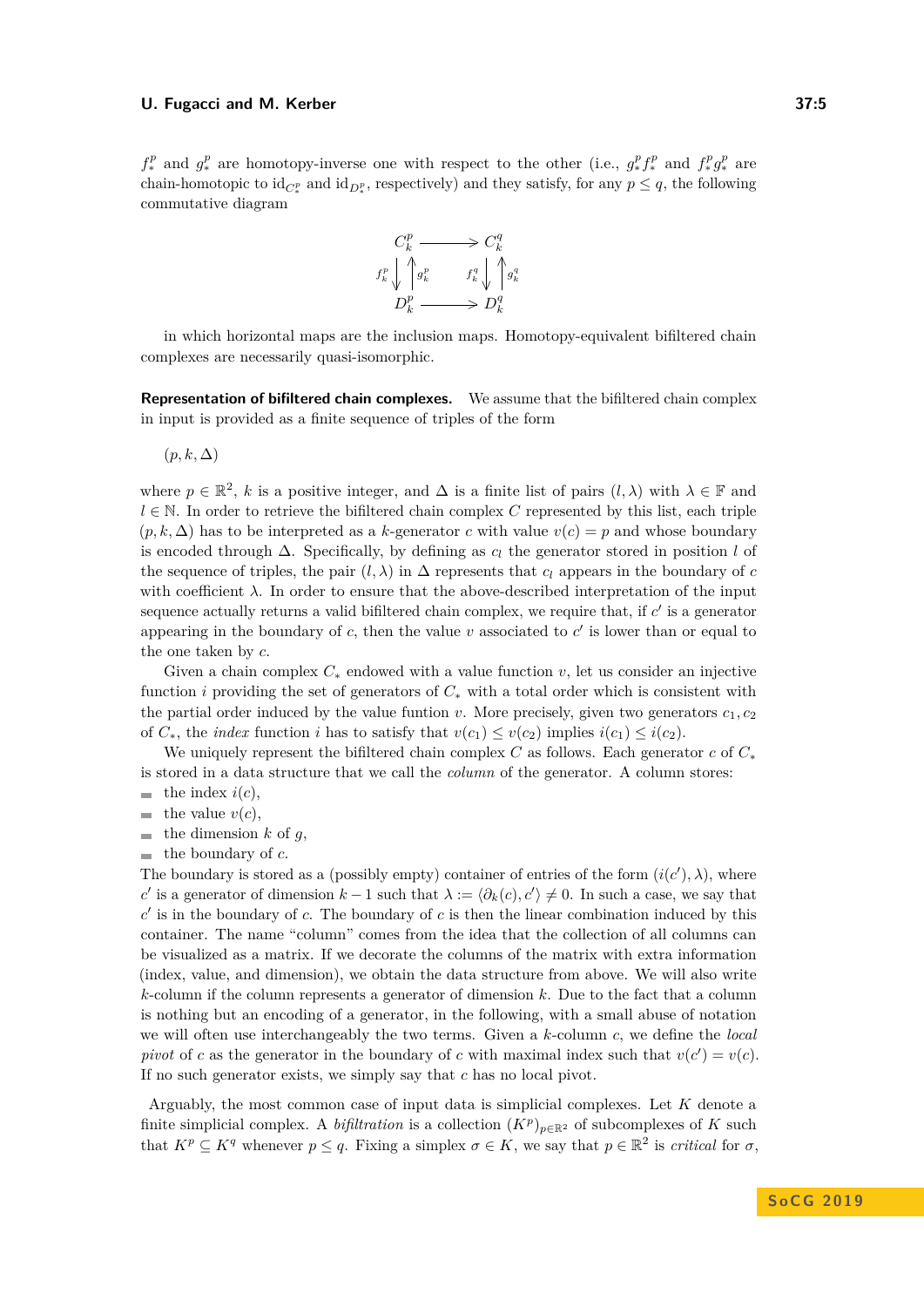## **37:6 Chunk Reduction for Multi-Parameter Persistent Homology**

if  $\sigma \in K^p$ , but  $\sigma \notin K^{p-(\epsilon,0)} \cup K^{p-(0,\epsilon)}$  for every  $\epsilon > 0$ . The bifiltration is called *h*-critical with  $h \geq 1$ , if for every  $\sigma \in K$ , there are at most *h* critical positions in  $\mathbb{R}^2$ . For instance, 1-critical means that every simplex in *K* enters the filtration at a unique minimal value. Such 1-critical bifiltrations can easily be described by a sequence of the form  $(p, k, \Delta)$  as above by adding one line per simplex which defines its critical position, its dimensions, and its boundary. The case of *h*-critical bifiltrations can be handled with the following trick (see also [\[7\]](#page-13-15)). Letting  $p_1, \ldots, p_h$  denote the critical positions of  $\sigma$ , sorted by *x*-coordinate, we introduce *h* distinct *k*-generators  $c_1, \ldots, c_h$  of the form  $(p_i, k, \Delta)$ , that is, *h* copies of the same simplex. For two consecutive positions  $p_i = (x_i, y_i)$  and  $p_{i+1} = (x_{i+1}, y_{i+1})$ , we add an additional  $(k+1)$ -generator at  $(x_{i+1}, y_i)$  (which is the smallest point *q* such that  $p_i \leq q$  and  $p_{i+1} \leq q$ , whose boundary is equal to  $c_i - c_{i+1}$ .

# **3 Algorithm**

Given a bifiltered chain complex *C* encoded as a collection of columns, we define the *chunk algorithm* that returns as output a bifiltered chain complex as a collection of columns that is homotopy-equivalent to C and has fewer generators. The algorithm works in three phases:

- *local reduction*;
- *compression*;
- *removal of local columns*.

**Phase I: Local reduction.** The goal of this phase is to label columns as global, local positive or local negative columns. Initially, all columns are unlabeled. We proceed in decreasing dimensions, from the top-dimensions of *C* down to 0. For dimension *k*, the algorithm traverses the *k*-columns in increasing order with respect to *i* and performs the following operations on a *k*-column *c*. If *c* is already labeled, do nothing. Otherwise, as long as *c* has a local pivot and there is a *k*-column  $c'$  with  $i(c') < i(c)$  and the same local pivot as *c*, perform the column addition  $c \leftarrow c + \lambda c'$ , where  $\lambda$  is chosen such that the local pivot of *c* disappears. If at the end of this loop, the column *c* does not have a local pivot, we label the column as global and proceed. Otherwise, we label  $c$  as local negative and its local pivot  $c'$  as local positive. We call  $(c', c)$  a *local pair* in this case. This ends the description of Phase I of the algorithm.

Note that within the local reduction, any column addition of the form  $c \leftarrow c + \lambda c'$  implies that  $v(c) = v(c')$ . Hence, the local reduction operates independently on columns of the same value. We call blocks of columns with the same value *chunks*; hence the name of the algorithm. Operations on one chunk do not affect columns on any other chunk, hence the local reduction phase can be readily invoked in parallel on the chunks of the chain complex.

Finally, note that by proceeding in decreasing dimension, we avoid performing any column additions on local positive columns. That is reminiscent of the *clearing optimization* in the one-parameter version [\[3,](#page-13-7) [8\]](#page-13-8).

**Phase II: Compression.** In the second phase, the algorithm removes local (positive or negative) generators from the boundary of all global columns in the matrix:

For each global *k*-column *c*, while the boundary of the column contains a generator that is local positive or local negative, the algorithm picks the local  $(k-1)$ -generator  $c'$  with maximal index.

- if  $c'$  is negative, remove  $c'$  from the boundary of  $c$ ;
- $\blacksquare$ if  $c'$  is positive, denote  $c''$  as the (unique) local negative *k*-column with  $c'$  as local pivot and perform the column addition  $c \leftarrow c + \lambda c''$ , where  $\lambda$  is chosen such that *c*' disappears in the boundary of *c*.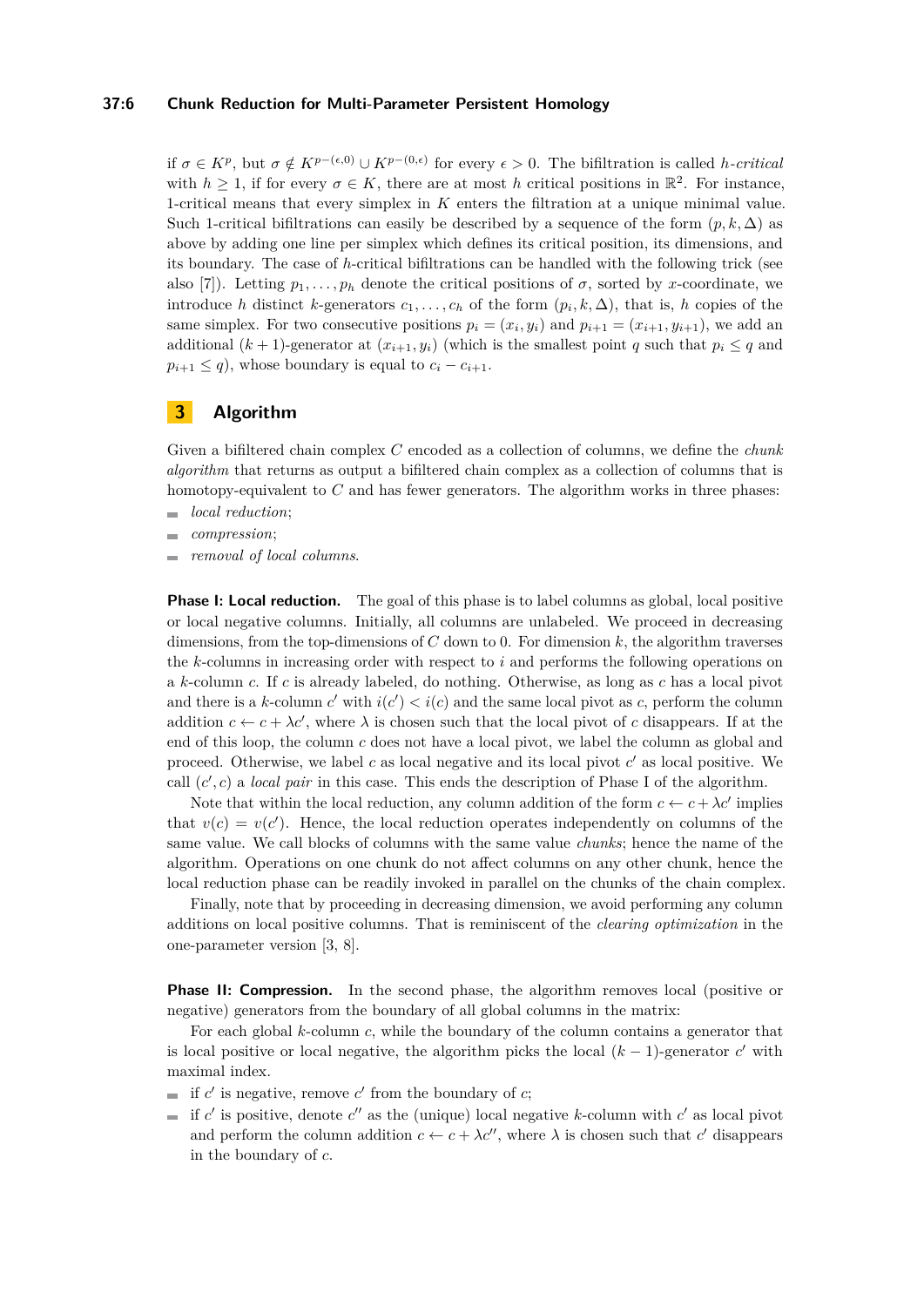This ends the description of the compression phase. On termination, all columns in the boundary of a global *k*-column are global  $(k-1)$ -columns.

The above process terminates for a column *c* because the index of the maximal local generator in the boundary of *c* is strictly decreasing in each step. That is clear for the case that  $c'$  is local negative. If  $c'$  is local positive, then  $c'$  is the generator in the boundary of  $c''$ with the maximal index, so the column addition does not introduce in the boundary of *c* any generators with a larger index.

Note that the compression of a global column does not affect the result on any other global column. Thus, the phase can be parallelized as well.

**Phase III: Removal of local pairs.** In this step, the chain complex becomes smaller. The procedure is simple: traverse all columns, and remove all columns labeled as local (positive or negative). Return the remaining (global) columns as resulting chain complex. This finishes the description of the phase and the entire chunk algorithm.

# **4 Correctness**

In this section, we prove that the presented algorithm returns a bifiltered chain complex that is homotopy-equivalent to the input. For that, we define two elementary operations on chain complexes:

- **Order-preserving column addition.** An operation of the form  $c \leftarrow c + \lambda c'$  is called *orderpreserving* if  $v(c') \leq v(c)$ . Note that such an operation maintains the property that any generator  $c''$  in the boundary of *c* satisfies  $v(c'') \leq v(c)$ , by transitivity of *v*. We remark that order-preserving column additions are the generalization of left-to-right column additions in the one-parameter case.
- **Removal of a local pair.** Fix a local pair  $(c_1, c_2)$ , that means,  $c_1$  is a *k*-column,  $c_2$  is a  $(k+1)$ -column,  $v(c_1) = v(c_2)$  and  $c_1$  is the local pivot of  $c_2$ . We call *removal of the local pair*  $(c_1, c_2)$  the operation  $Del(c_1, c_2)$  which acts on the columns as follows.
	- For every  $(k+1)$ -column *c*, replace its boundary  $\partial_{k+1}(c)$  with  $\partial_{k+1}(c) \lambda^{-1} \mu \partial_{k+1}(c_2)$ , where  $\lambda$  and  $\mu$  are the coefficients of  $c_1$  in  $\partial_{k+1}(c_2)$  and in  $\partial_{k+1}(c)$ , respectively. In particular, after this operation,  $c_1$  disappeared from the boundary of any  $(k+1)$ columns.
	- For every  $(k+2)$ -column *c*, update its boundary by setting the coefficient of  $c_2$  in  $\partial_{k+2}(c)$  to 0. Visualizing the chain complex as a matrix, this corresponds to removing the row corresponding to  $c_2$ .
	- Delete the columns  $c_1$  and  $c_2$ .

Note that all column additions performed in the first step are order-preserving because the pair  $(c_1, c_2)$  is local, that is,  $v(c_1) = v(c_2)$ .

We will show at the end of this section that both elementary operations leave the homotopy type the bifiltered chain complex unchanged.

**Findmen 1.** Let  $\bar{C}$  denote the bifiltered chain complex computed by the chunk algorithm *from the previous section on an input bifiltered chain complex C. Then, C*¯ *and C are homotopy-equivalent.*

**Proof.** The idea is to express the chunk algorithm by a sequence of order-preserving column additions and removals of local pairs. Because every column addition in Phase I is between columns of the same value, all column additions are order-preserving. Hence, after Phase I, the chain complex is equivalent to the input.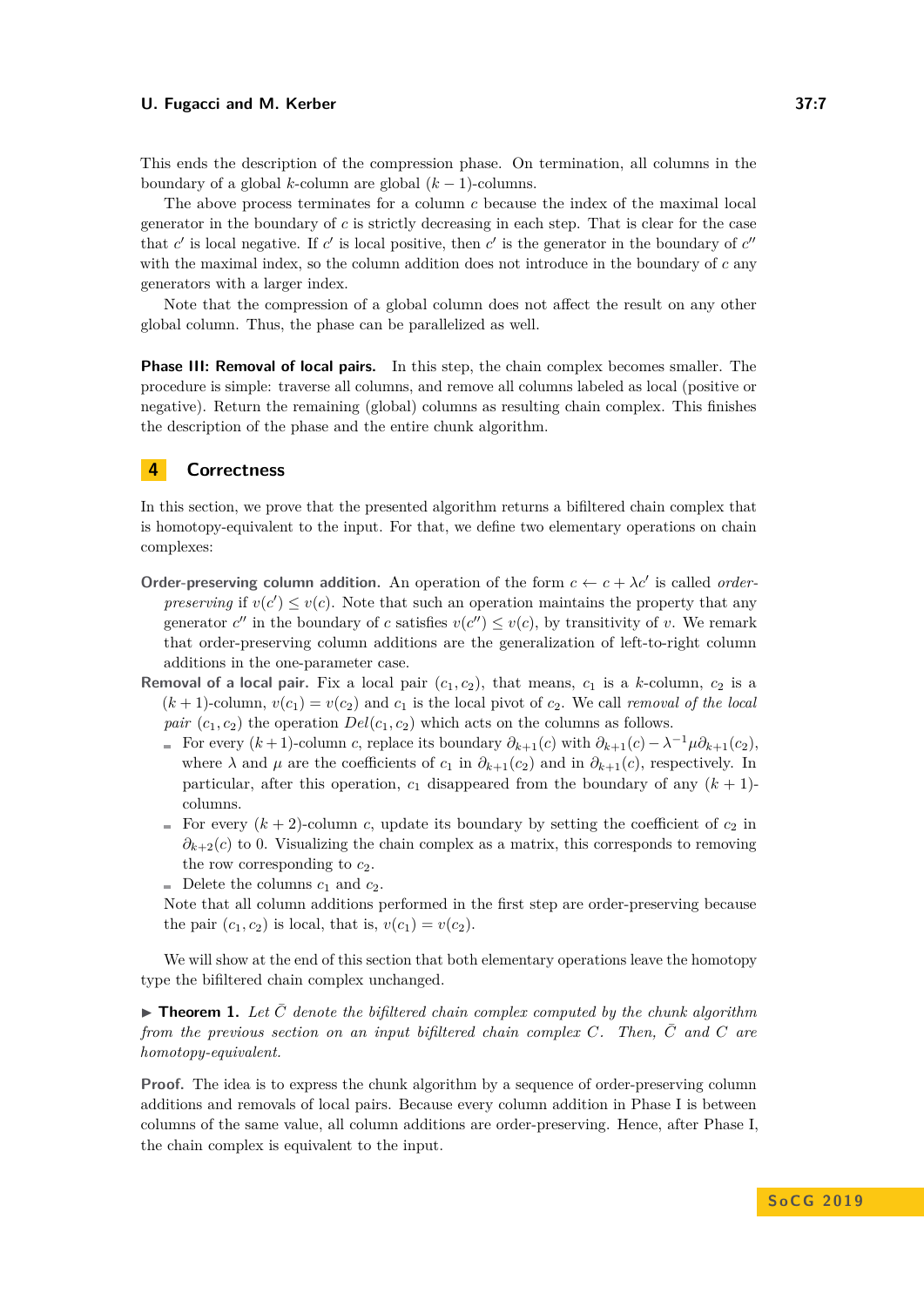## **37:8 Chunk Reduction for Multi-Parameter Persistent Homology**

In Phase II, note that all column additions performed are order-preserving. Indeed, if  $c'$  is in the boundary of column *c*, then  $v(c') \leq v(c)$  holds. If *c*' is local positive, it triggers a column addition of the form  $c \leftarrow c + \lambda c''$  with its local negative counterpart  $c''$ . Since  $v(c') = v(c''), v(c'') \le v(c)$  as well.

A further manipulation in Phase II is the removal of local negative columns from the boundary of global columns. These removals cannot be directly expressed in terms of the two elementary operations from above. Instead, we define a slight variation of our algorithm: in Phase II, when we encounter a local negative  $c'$ , we do nothing. In other words, the compression only removes the local positive generators from the boundary *c*, and keeps local negative and global generators. In Phase III, instead of removing local columns, we perform a removal of a local pair  $(c_1, c_2)$  whenever we encounter a local negative column  $c_2$  with local pivot *c*1. We call that algorithm the *modified chunk algorithm*. Note that this modified algorithm is a sequence of order-preserving column additions, followed by a sequence of local pair removals, and thus produces a chain complex that is equivalent to the input *C*.

We argue next that the chunk algorithm and the modified chunk algorithm yield the same output. Since both versions eventually remove all local columns, it suffices to show that they yield the same global columns. Fix an index of a global column, and let *c* denote the column of that index returned by the original chunk algorithm. Let *c* <sup>∗</sup> denote the column of the same index produced by the modified algorithm after the modified Phase II. The difference of *c* <sup>∗</sup> and *c* lies in the presence of local negative generators in the boundary of *c* <sup>∗</sup> which have been removed in *c*. The modified Phase III affects *c* ∗ in the following way: when a local pair  $(c_1, c_2)$  is removed, the local negative  $c_2$  is, if it is present, removed from the boundary of *c*<sup>\*</sup>. There is no column addition during the modified Phase III involving *c*<sup>\*</sup> because all local positive columns have been eliminated. Hence, the effect of the modified Phase III on  $c^*$  is that all local negative columns are removed from its boundary which turns *c* ∗ to be equal to *c* at the end of the algorithm. Hence, the output of both algorithms is the same, proving the theorem.

We proceed with the proofs that both elementary operations yield homotopy-equivalent bifiltered chain complexes.

**Order-preserving column addition.** Given two *k*-columns  $c_1, c_2$  such that  $v(c_1) \le v(c_2)$ and a scalar value  $\lambda \in \mathbb{F}$ , the algorithm we propose allows for adding  $\lambda$  copies of the boundary of column  $c_1$  to the boundary of column  $c_2$ . In this section, we formalize that in terms of modifications of chain complexes and we prove that this operation does not affect multiparameter persistent homology.

Given a chain complex  $C_* = (C_l, \partial_l)$  endowed with a value function  $v : C_* \to \mathbb{R}^2$ , let us consider two generators  $c_1, c_2$  among the ones of the space of the *k*-chains  $C_k$  such that  $\langle c_1, c_2 \rangle = 0$  and  $v(c_1) \le v(c_2)$ . Chosen a scalar value  $\lambda \in \mathbb{F}$ , let us define  $\overline{C}_* = (\overline{C}_l, \overline{\partial}_l)$ by setting:

$$
\equiv \bar{C}_l = C_l,
$$

$$
\quad \text{for any } c \in \bar{C}_l,
$$

$$
\bar{\partial}_l(c) = \begin{cases} \partial_k(c) + \lambda \langle c, c_2 \rangle \partial_k(c_1) & \text{if } l = k, \\ \partial_{k+1}(c) - \lambda \langle \partial_{k+1}(c), c_2 \rangle c_1 & \text{if } l = k+1, \\ \partial_l(c) & \text{otherwise.} \end{cases}
$$

As formally proven in the full version of the paper,  $\bar{C}_*$  is a chain complex.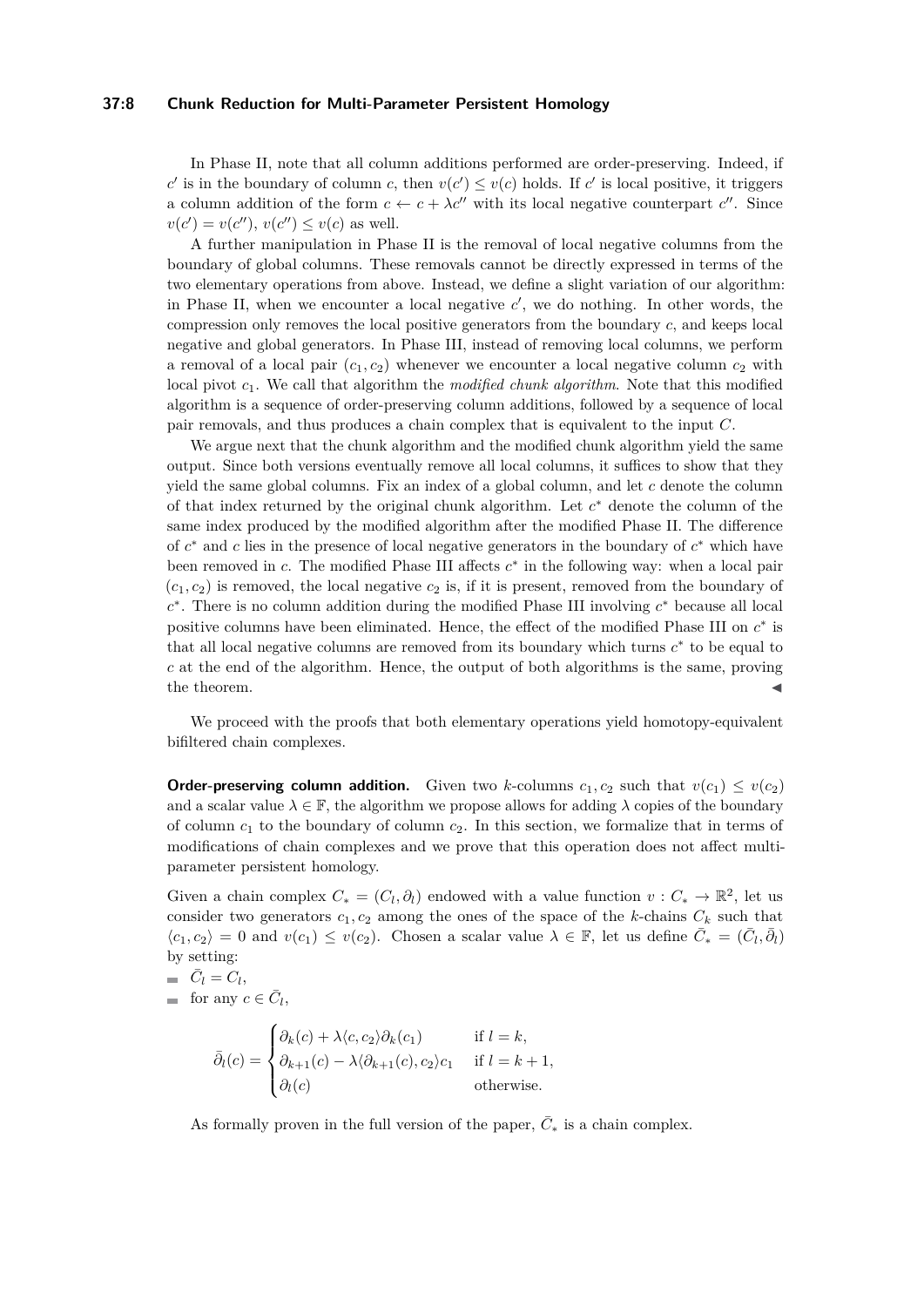Let us define the maps  $f_* : C_* \to \overline{C}_*, g_* : \overline{C}_* \to C_*$  as follows: for any  $c \in C_l$ ,

$$
f_l(c) = \begin{cases} c - \lambda \langle c, c_2 \rangle c_1 & \text{if } l = k, \\ c & \text{otherwise}; \end{cases}
$$

for any  $c \in \overline{C}_l$ ,

$$
g_l(c) = \begin{cases} c + \lambda \langle c, c_2 \rangle c_1 & \text{if } l = k, \\ c & \text{otherwise.} \end{cases}
$$

The just defined maps enable to prove the following result (see the full version of the paper for detailed proofs).

► **Proposition 2.**  $C_*$  and  $\overline{C}_*$  are isomorphic via the chain map  $f_*$  and its inverse  $g_*$ .

Since the function *v* is a valid value function for  $\bar{C}_*$  inducing a bifiltered chain complex  $\overline{C}$  and, for any  $p \in \mathbb{R}^2$ , the restrictions  $f_l^p: C_l^p \to \overline{C}_l^p$  and  $g_l^p: \overline{C}_l^p \to C_l^p$  of the maps  $f_l$  and *gl* , respectively, are well-defined (see the full version of the paper), we are ready to prove the equivalence between the two bifiltered chain complexes  $C$  and  $\overline{C}$ .

## $\blacktriangleright$  **Theorem 3.** *C* and  $\overline{C}$  are homotopy-equivalent.

**Proof.** The previous results enables us to claim that, for any  $p, q \in \mathbb{R}^2$  with  $p \leq q$ , the following diagram (in which horizontal maps are the inclusion maps)

$$
C_l^p \longrightarrow C_l^q
$$
  
\n
$$
\downarrow f_l^p \qquad \qquad \downarrow f_l^q
$$
  
\n
$$
\bar{C}_l^p \longrightarrow \bar{C}_l^q
$$

commutes and the maps  $f_l^p$ ,  $f_l^q$  are isomorphisms.

**Removal of a local pair.** Given a local pair  $(c_1, c_2)$  of columns, the algorithm we propose allows for deleting them from the boundary matrix. In this section, we formalize that in terms of modifications of chain complexes and we prove that this operation does not affect multi-parameter persistent homology.

Given a chain complex  $C_* = (C_l, \partial_l)$  endowed with a value function  $v : C_* \to \mathbb{R}^2$ , let us consider two generators  $c_1, c_2$  among the ones of the space of the *k*-chains  $C_k$  and of the space of the  $(k + 1)$ -chains  $C_{k+1}$ , respectively, such that  $\lambda := \langle \partial_{k+1}(c_2), c_1 \rangle \neq 0$  and  $v(c_1) = v(c_2)$ . Let us define  $\bar{C}_* = (\bar{C}_l, \bar{\partial}_l)$  by setting:

the space of the *l*-chains  $\bar{C}_l$  as

$$
\bar{C}_l = \begin{cases}\n\{c \in C_k \mid \langle c, c_1 \rangle = 0\} & \text{if } l = k, \\
\{c \in C_{k+1} \mid \langle c, c_2 \rangle = 0\} & \text{if } l = k+1, \\
C_l & \text{otherwise};\n\end{cases}
$$

for any  $c \in \overline{C}_l$ ,

$$
\bar{\partial}_l(c) = \begin{cases}\n\partial_{k+1}(c) - \lambda^{-1} \langle \partial_{k+1}(c), c_1 \rangle \partial_{k+1}(c_2) & \text{if } l = k+1, \\
\partial_{k+2}(c) - \langle \partial_{k+2}(c), c_2 \rangle c_2 & \text{if } l = k+2, \\
\partial_l(c) & \text{otherwise.} \n\end{cases}
$$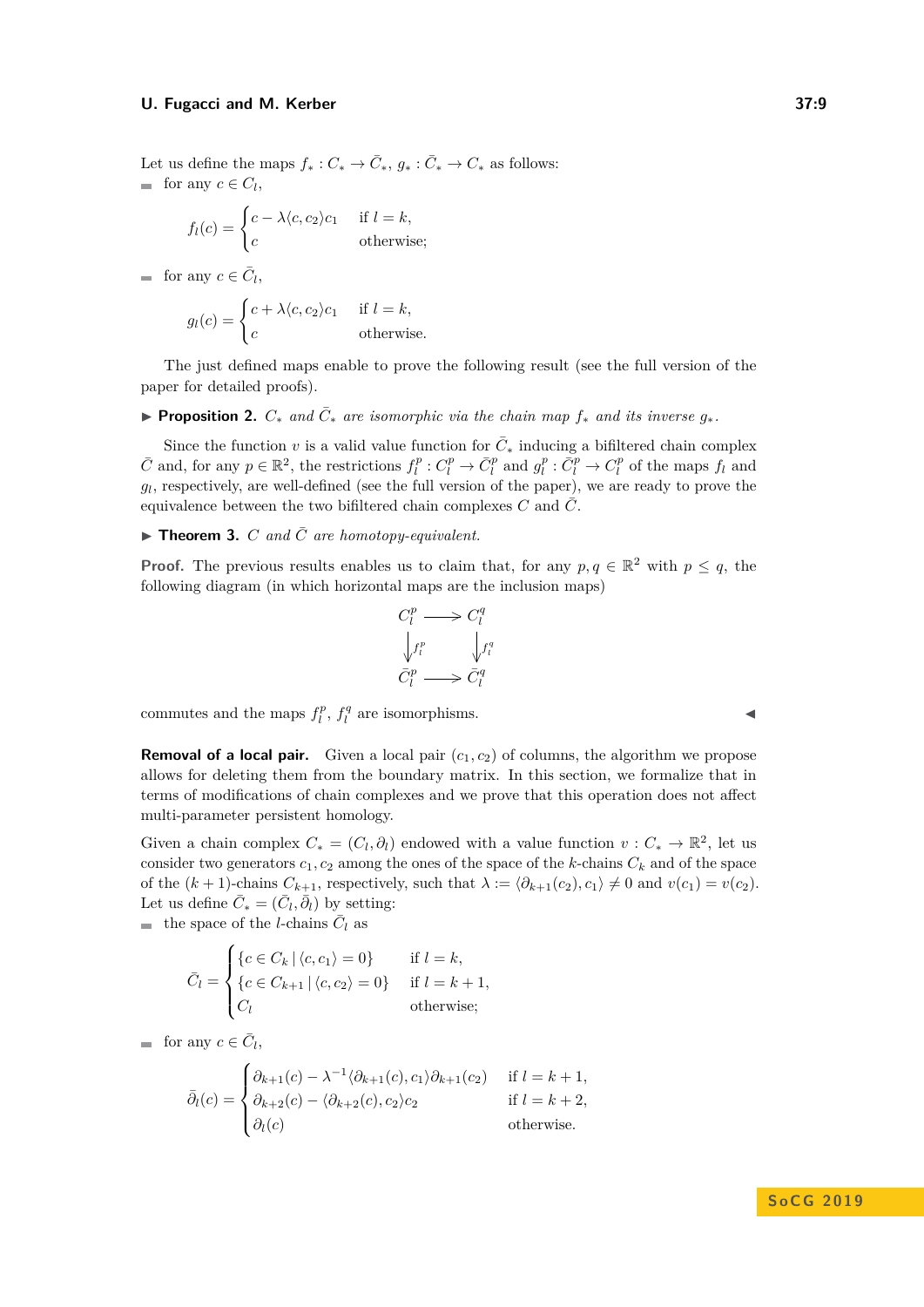#### **37:10 Chunk Reduction for Multi-Parameter Persistent Homology**

As formally proven in the full version of the paper,  $\bar{C}_*$  is a chain complex.

Let us define the maps  $r_* : C_* \to \overline{C}_*, s_* : \overline{C}_* \to C_*$  as follows: for any  $c \in C_l$ ,

$$
r_l(c) = \begin{cases} c - \lambda^{-1} \langle c, c_1 \rangle \partial_{k+1}(c_2) & \text{if } l = k, \\ c - \langle c, c_2 \rangle c_2 & \text{if } l = k+1, \\ c & \text{otherwise}; \end{cases}
$$

for any  $c \in \overline{C}_l$ ,

$$
s_l(c) = \begin{cases} c - \lambda^{-1} \langle \partial_{k+1}(c), c_1 \rangle c_2 & \text{if } l = k+1, \\ c & \text{otherwise}; \end{cases}
$$

The just defined maps enable to prove the following result (see the full version of the paper for detailed proofs).

I **Proposition 4.** *The maps r*<sup>∗</sup> *and s*<sup>∗</sup> *are chain maps which are homotopy-inverse one with respect to the other.*

This latter combined with the fact that the function  $v$  is a valid value function for  $\bar{C}_*$ inducing a bifiltered chain complex  $\overline{C}$  and, for any  $p \in \mathbb{R}^2$ , the restrictions  $r_l^p : C_l^p \to \overline{C_l^p}$ ,  $s_l^p$  :  $\overline{C_l^p}$  →  $C_l^p$  of the maps  $r_l$  and  $s_l$ , as well as the restrictions of the maps ensuring that  $r_*$ and *s*<sup>∗</sup> are homotopy-inverse, are well-defined (see the full version of the paper), guarantees the homotopy-equivalence between the two bifiltered chain complexes *C* and  $\overline{C}$ .

 $\blacktriangleright$  **Theorem 5.** *C* and  $\overline{C}$  are homotopy-equivalent.

## **5 Optimality and complexity**

**Optimality.** Let *D* be a bifiltered chain complex. For  $p \in \mathbb{R}^2$ , we define

$$
D_*^{
$$

where the sum of chain complexes, analogously to the sum of the vector spaces, is the chain complex spanned by the union of the generators of the summands. Moreover, let  $\eta_k^p$  be the homology map in dimension *k* induced by the inclusion of  $D_*^{< p}$  into  $D_*^p$ . We denote the number of variations in the  $k^{th}$  homology space occurred at value  $p$  as

 $\delta_k^p(D) := \dim \ker \eta_{k-1}^p + \dim \operatorname{coker} \eta_k^p,$ 

and the number of *k*-generators added at value *p* in *D* as

 $\gamma_k^p(D) := \dim D_k^p - \dim D_k^{\leq p}$ .

**Findmen 6.** Let  $\overline{C}$  be the bifiltered chain complex obtained by applying the chunk algorithm *to the bifiltered chain complex C. We have that*  $\delta_k^p(C) = \gamma_k^p(\overline{C})$ *.* 

The detailed proof is given in the full version of the paper and can be summarized as follows. Every global column with value p either destroys a homology class of  $H(C^{, or it$ creates a new homology class in  $H(C^p)$ , which is not destroyed by any other column of value *p*. Hence, each global column contributes a generator to ker  $\iota_{k-1}^p$  or to coker  $\iota_k^p$ , where  $\iota_l^p$  is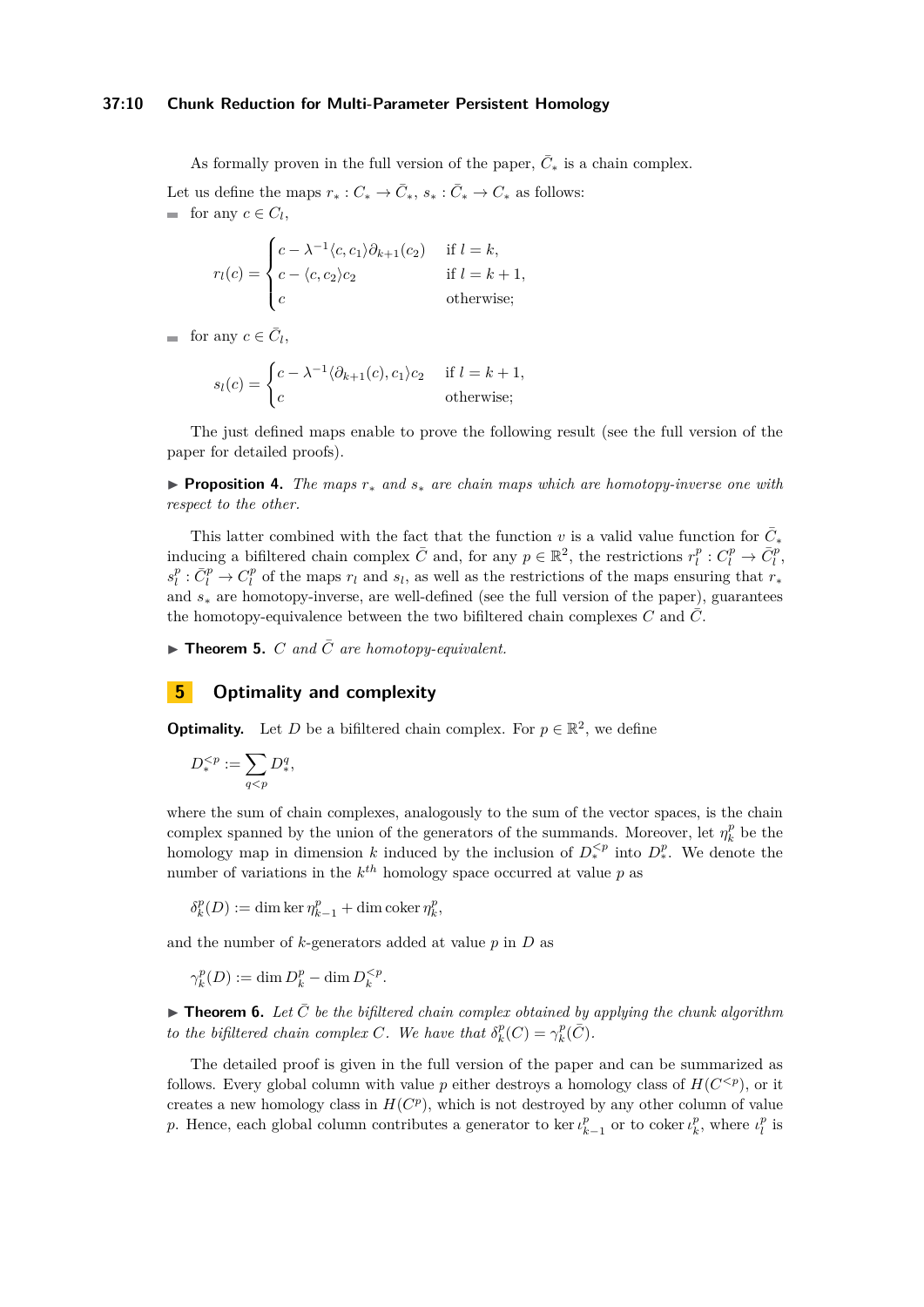the map between the  $l^{th}$  homology spaces induced by the inclusion of  $C_*^{&p}$  into  $C_*^p$ . Local columns do not contribute to either of these two spaces. The result follows from the fact that the number of global columns at value  $p$  is precisely the number of generators added at  $\overline{C}$ .

The next statement shows that our construction is optimal in the sense that any bifiltered chain complex *D* that is quasi-isomorphic to *C* must have at least as many generators as  $\bar{C}$ .

 $\triangleright$  **Theorem 7.** *Any bifiltered chain complex D quasi-isomorphic to C has to add at least δ*<sup>*p*</sup><sub>*k*</sub></sub>(*C*) *k*-generators at value *p. I.e.*,  $δ_k^p(C) \leq γ_k^p(D)$ *.* 

The detailed proof is given in the full version of the paper. To summarize it, it is not too hard to see that, for any bifiltered chain complex *D*,

$$
\delta_k^p(D)\leq \gamma_k^p(D)
$$

holds. Moreover, the quasi-isomorphism of *C* and *D* implies that dim ker  $\eta_{k-1}^p = \dim \ker \iota_{k-1}^p$ and dim coker  $\eta_k^p = \dim \operatorname{coker} \iota_k^p$ . So,

 $\delta_k^p(C) = \delta_k^p(D)$ 

which implies that claim. The equality of the dimensions is formally verified using the Mayer-Vietoris sequence and the 5-lemma to establish an isomorphism from  $H_k(C_*^{&p})$  to  $H_k(D_*^{ that commutes with the isomorphism at value *p*.$ 

**Complexity.** In order to properly express the time and the space complexity of the proposed algorithm, let us introduce the following parameters. Given a bifiltered chain complex *C*, we denote as *n* the number of generators of *C*, as *m* the number of chunks (i.e., the number of different values assumed by  $v$ ), as  $\ell$  the maximal size of a chunk, and as  $g$  the number of global columns. Moreover, we assume the maximal size of the support of the boundary of the generators of *C* as a constant. The latter condition is always ensured for bifiltered simplicial complex of fixed dimension.

**Theorem 8.** The chunk algorithm has time complexity  $O(m^3 \log \ell + g\ell n \log \ell)$  and space *complexity*  $O(n\ell + g^2)$ *.* 

**Proof.** Due to the similarity between the two algorithms, the analysis of complexity of the proposed algorithm is analogous to the first two steps of the one-parameter chunk algorithm [\[3\]](#page-13-7). The additional factor of  $\log \ell$  comes from our choice of using priority queues as column type and could be removed by using list representations as in  $[3].<sup>2</sup>$  $[3].<sup>2</sup>$  $[3].<sup>2</sup>$  $[3].<sup>2</sup>$ 

On the space complexity, during the Phase I, the generators in the boundary of any column can be at most  $O(\ell)$ . So,  $O(n\ell)$  is a bound on the accumulated size of all columns after Phase I. During Phase II, the boundary of any global column can consist of up to *n* generators, but reduces to *g* generators at the end of the compression of the column because all local entries have been removed. Hence, the final chain complex has at most *g* entries in each of its *g* columns, and requires  $O(g^2)$  space. Hence, the total space complexity is  $O(n\ell + n + g^2)$ , where the second summand is redundant.<sup>[3](#page-10-1)</sup>

<span id="page-10-0"></span><sup>2</sup> We remark, however, that this would result in a performance penalty in practice. See [\[4\]](#page-13-9).

<span id="page-10-1"></span><sup>&</sup>lt;sup>3</sup> We remark that this bound only holds for the sequential version of the algorithm. In a parallelized version, it can happen that several compressed columns achieve a size of  $O(n)$  at the same time.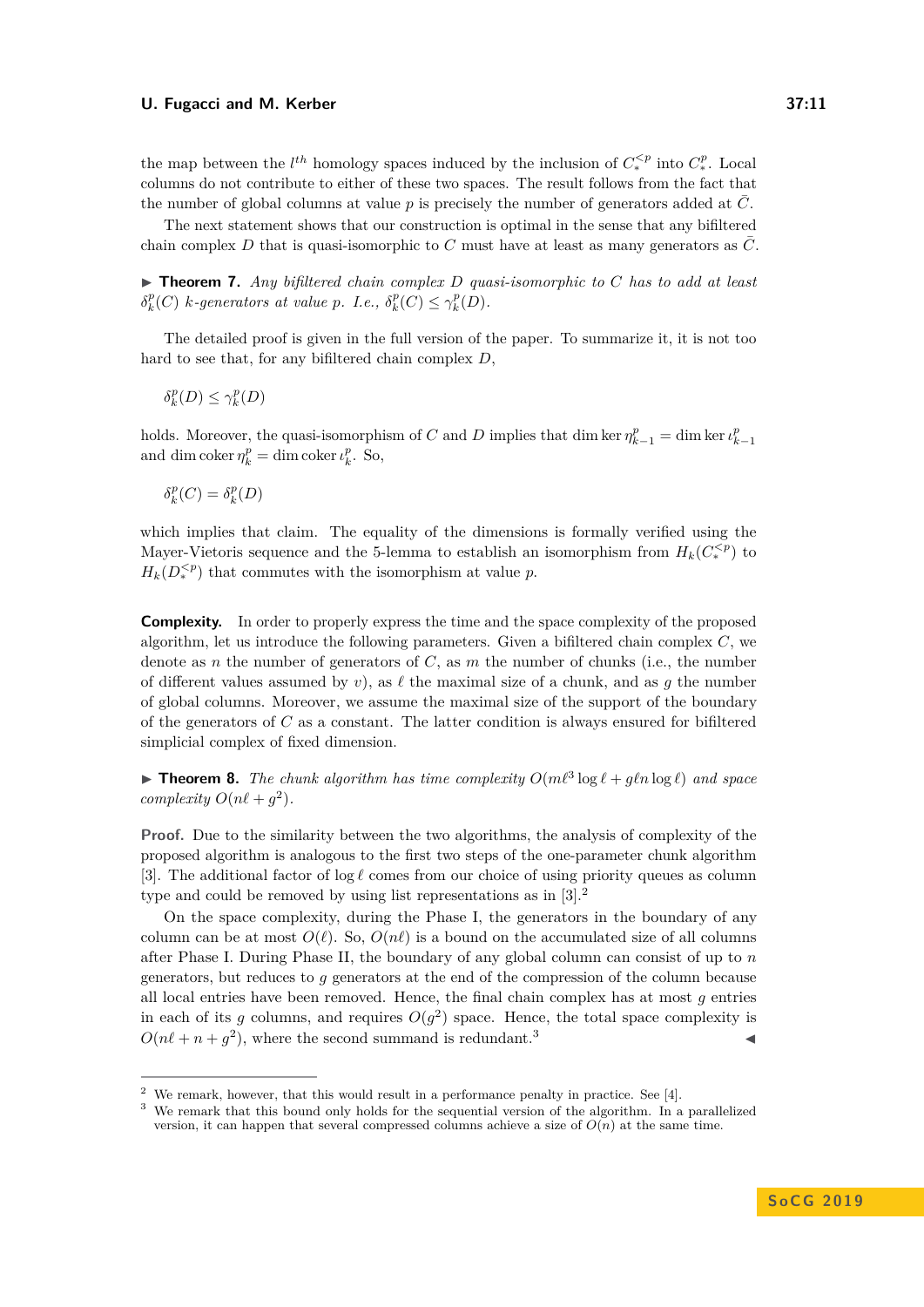#### **37:12 Chunk Reduction for Multi-Parameter Persistent Homology**

## **6 Implementation and experimental results**

We briefly introduce the developed implementation of the chunk algorithm and we evaluate its performance. The current C++ implementation of the chunk algorithm consists of approximately 350 lines of code. It takes as input a finite bifiltered chain complex expressed accordingly to the representation described in Section [2](#page-2-0) and encodes each column as a std::priority\_queue. Even if the chunk algorithm permits a parallelization in shared memory, this first implementation does not exploit this potential. Our experiments have been performed on a configuration Intel Xeon CPU E5-1650 v3 at 3.50 GHz with 64 GB of RAM.

For testing the implemented chunk algorithm, we have compared its performances with the simplification process based on discrete Morse theory proposed in [\[17\]](#page-13-11) (DMT-based algorithm) whose implementation is publicly available [\[10\]](#page-13-0). We remark once more that the DMT-based approach yields a somewhat richer output than solely a simplified chain complex with the same homotopy; however, we only compare the size of the resulting structure (in terms of the number of generators per chain group) in this experimental comparison.

In our experiments, we have considered both synthetic and real datasets represented as simplicial complexes. The latter ones are courtesy of the AIM@SHAPE data repository [\[9\]](#page-13-1). Most of the datasets are of dimension 2 or 3 and are embedded in a 3D environment. For our experiments, we have adopted as filtering functions the ones obtained by extending to all the simplices of the complex the *x* and the *y* coordinates assigned to the vertices of the datasets. Table [1](#page-12-2) displays the achieved results.

The data sets are given in off file format, that means, as a list of triangles specified by boundary vertices. In order to apply our algorithm, we first have to convert the data into a boundary matrix representation. Hence, we enlist in Table [1](#page-12-2) the *preparation time* to create the boundary matrix and the *simplification time* to perform our chunk algorithm. In contrast, the DMT-based approach avoids the initial construction of the boundary matrix but transforms the input into a different data structure before starting its simplification step. We also list the running times of these separate steps in Table [1.](#page-12-2) In both cases, we do not list the time for reading the input file into memory and writing the output structure on disk.

The column *Size* in Table [1](#page-12-2) collects the sizes (in terms of the number of simplices/columns) of the bifiltered chain complexes in input and in output. The compression factor achieved by both algorithms varies between 9 and 23. As average, the reduced chain complex in output is approximately 13 times smaller than the original one. Despite of the theoretical advantage that our approach yields an optimal size in all situations, the size of the output returned by the two algorithms is nearly the same in all listed examples. A difference can be noticed just for datasets including shapes that can be considered as "pathological". For instance, an example of such a dataset is the conification of a dunce hat.

The column *Time* shows the computation times of both algorithms. In all tested examples, the chunk algorithm takes a small fraction of time with respect to the DMT-based approach. We also see that the creation of the boundary matrix (preparation step) takes more time than the chunk algorithm (simplification step) by a factor of 2 to 3, but even these two steps combined are faster than the simplification step of the DMT-based approach. It is worth investigating whether the boundary matrix creation becomes a more severe bottleneck for other datasets (e.g., in higher dimension), where the DMT-based approach might have advantages by not creating the boundary matrix explicitly.

The column *Memory Usage* shows the memory consumption of both approaches. The chunk algorithm does not need to encode auxiliary structures like the discrete Morse gradient stored in the DMT-based approach resulting in a slightly less amount of required space.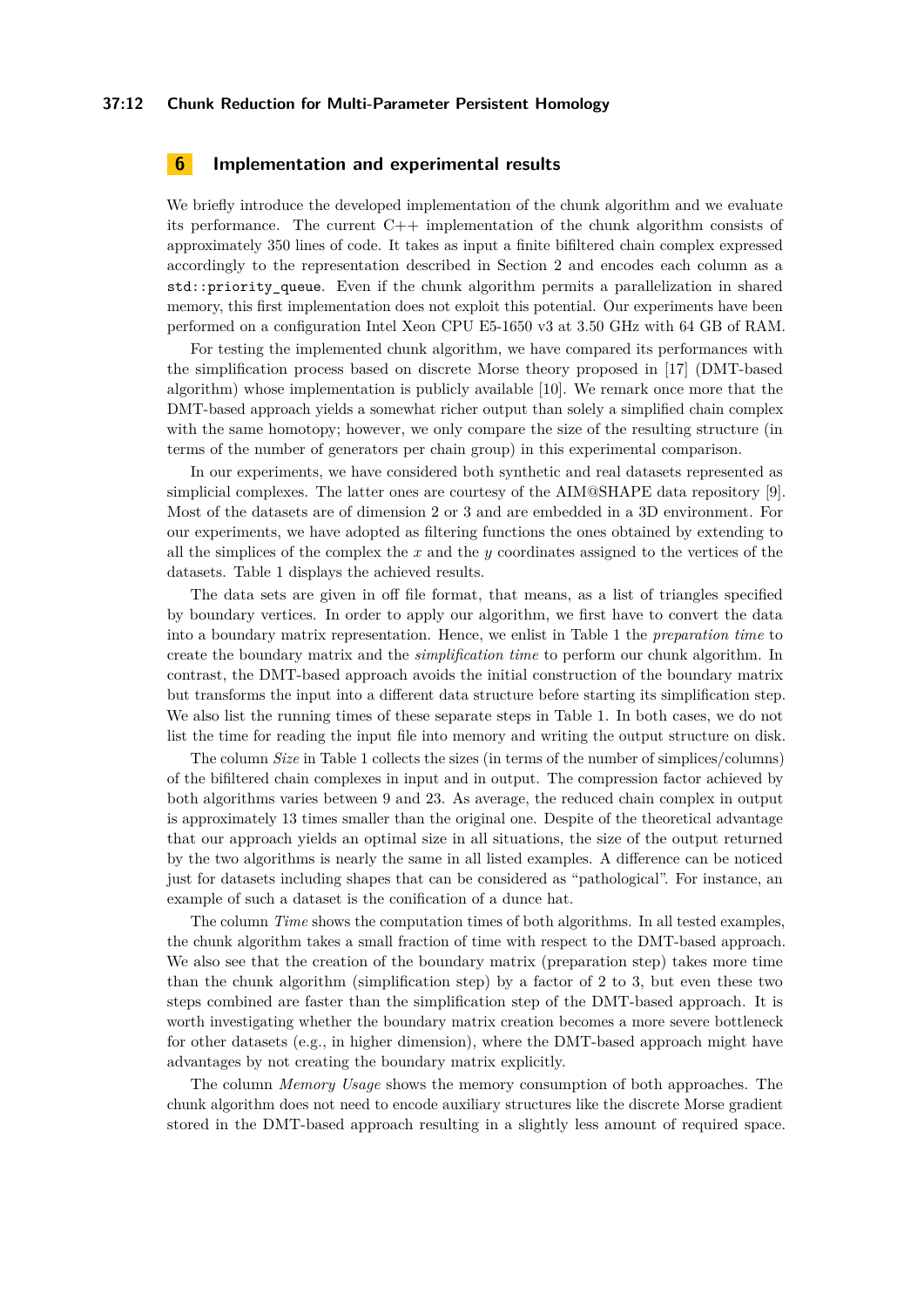<span id="page-12-2"></span>**Table 1** Results and performances obtained by the chunk and the DMT-based algorithms. The columns from left to right indicate: the name of the dataset (*Dataset*), the number of cells before and after the simplification algorithms (*Size*), the time (*Time*), expressed in seconds, needed to perform the preparation step (*Prep.*) and the simplification step (*Simpl.*), the maximum peak of memory, expressed in GB, required by the two algorithms (*Memory Usage*).

| Dataset           | <b>Size</b>    |        | Time (sec.) |         |       |        | Memory Usage (GB) |            |
|-------------------|----------------|--------|-------------|---------|-------|--------|-------------------|------------|
|                   | Input          | Output | Chunk       |         | DMT   |        | Chunk             | <b>DMT</b> |
|                   |                |        | Prep.       | Simpl.  | Prep. | Simpl. |                   |            |
| Eros              | 2.9 M          | 202 K  | 1.7         | 0.8     | 2.7   | 15.8   | 0.36              | 0.46       |
| Donna             | 3.0 M          | 217 K  | 1.8         | 0.8     | 2.8   | 16.9   | 0.38              | 0.48       |
| Chinese Dragon    | 3.9 M          | 321 K  | 2.5         | 1.1     | 3.9   | 22.3   | 0.52              | 0.64       |
| Circular Box      | 4.2 M          | 365 K  | 2.9         | $1.2\,$ | 4.3   | 24.0   | 0.68              | 0.68       |
| Ramesses          | 5.0 M          | 407 K  | 3.4         | 1.3     | 5.5   | 29.4   | 0.68              | 0.81       |
| Pensatore         | $6.0\text{ M}$ | 369 K  | 3.8         | $1.6\,$ | 6.8   | 34.3   | 0.76              | 0.97       |
| Raptor            | $6.0\text{ M}$ | 260 K  | 4.4         | 1.7     | 5.4   | 32.3   | 0.73              | 0.93       |
| Neptune           | 12.0 M         | 893 K  | 8.4         | 4.4     | 14.9  | 69.2   | 1.52              | 1.94       |
| Cube <sub>1</sub> | 590 K          | 67 K   | 0.5         | 0.3     | 0.7   | 3.2    | 0.09              | 0.10       |
| Cube <sub>2</sub> | 2.4 M          | 264 K  | 1.8         | 1.1     | 2.6   | 13.1   | 0.35              | 0.40       |
| Cube 3            | 9.4 M          | 1.0 M  | 7.6         | 4.8     | 11.0  | 53.1   | 1.37              | 1.58       |
| Cube 4            | 37.7 M         | 4.2 M  | 31.9        | 19.4    | 44.9  | 216.0  | 5.50              | 6.32       |

Depending on the dataset, the chunk approach requires between 0.09 and 5.50 GB of memory and it is, on average, 1.2 times more compact than the DMT-based one.

In summary, the chunk algorithm satisfies a stronger optimality condition than [\[17\]](#page-13-11), but still is an order of magnitude faster and uses comparable memory.

# **7 Conclusion**

We have presented a pre-processing procedure for improving the computation of multiparameter persistent homology and we have provided theoretical and experimental evidence of its effectiveness. In the future, we want to further improve the proposed strategy as follows. First, we would like to develop a parallel implementation with shared memory of the chunk algorithm and compare its performances with the ones obtained by the current version. Similarly to [\[17\]](#page-13-11), we also want to evaluate the impact of the chunk algorithm for the computation of the persistence module and of the persistence space.

Our optimality criterion is formulated for the class of chain complexes quasi-isomorphic to the input. It is possible to produce counterexamples showing that this statement cannot be generalized to the class of the chain complexes homology-equivalent to the input. Nevertheless, we want to further investigate the optimality properties satisfied by our algorithm and compare our algorithm with the minimal presentation algorithm for persistence modules from RIVET.

## **References**

<span id="page-12-0"></span>**<sup>1</sup>** M. Allili, T. Kaczynski, and C. Landi. Reducing complexes in multidimensional persistent homology theory. *Journal of Symbolic Computation*, 78:61–75, 2017. [doi:10.1016/j.jsc.](http://dx.doi.org/10.1016/j.jsc.2015.11.020) [2015.11.020](http://dx.doi.org/10.1016/j.jsc.2015.11.020).

<span id="page-12-1"></span>**<sup>2</sup>** M. Allili, T. Kaczynski, C. Landi, and F. Masoni. Acyclic partial matchings for multidimensional persistence: algorithm and combinatorial interpretation. *Journal of Mathematical Imaging and Vision*, pages 1–19, 2018.